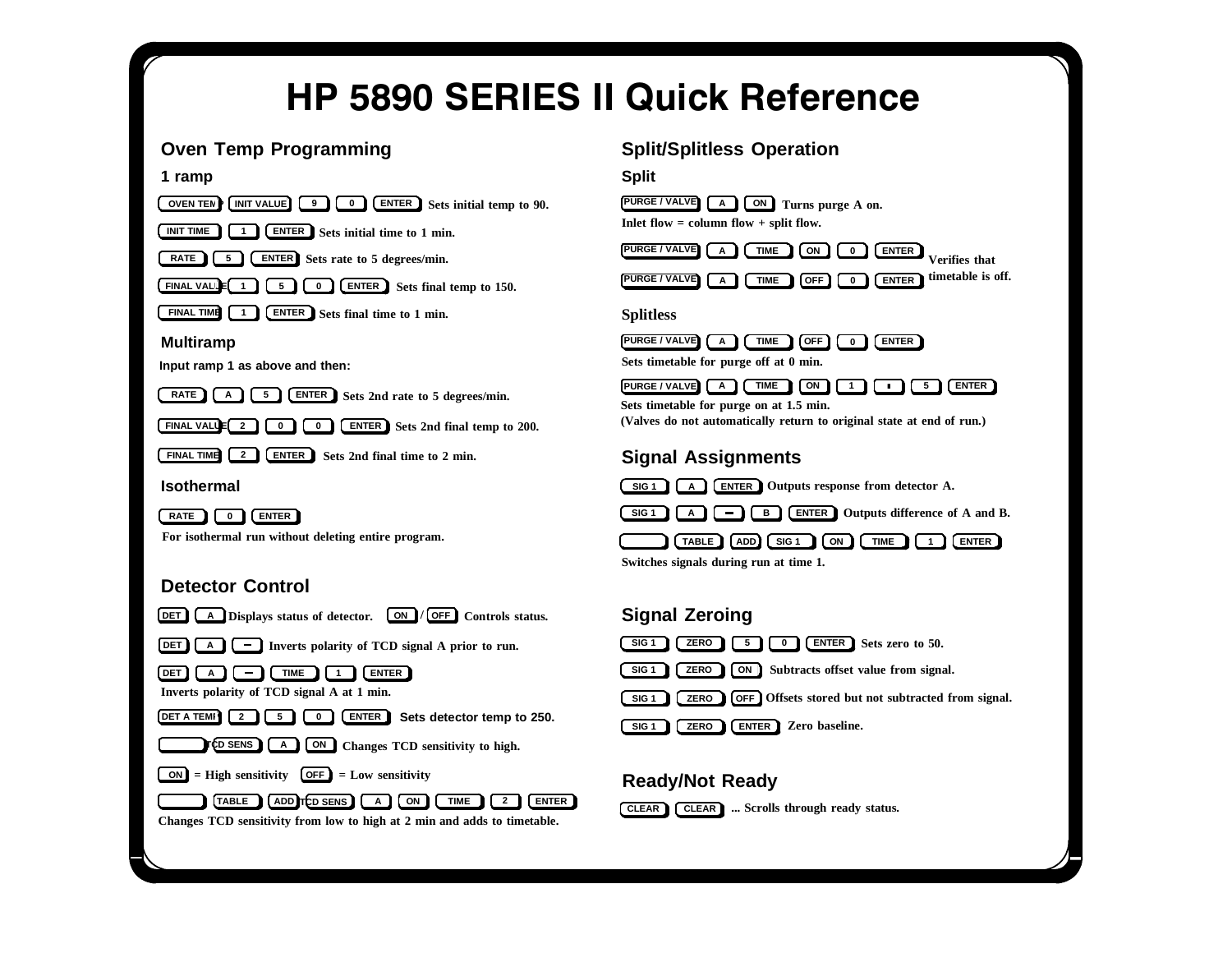#### **Inlet Pressure Programming**

#### **Pressure Program Mode**



program, constant flow mode automatically turns on at the end of the **pressure program.**

#### **Constant Mass Flow Mode**



**(Be sure oven is equilibrated at initial temperature.)**

# **Setting Average Linear Velocity**

**Note: Before setting average linear velocity, the correct column parameters (column length, column diameter, and gas type) must be entered.**



**Scroll to Column B Cm/Sec. FLOW**

**1**



**Sets inlet B linear velocity to 100 cm/sec.**

#### **Selecting Pressure Units**



**To change the units, press** ENTER **and then select**

**= psi, 1**

**= bar, or 2= kPa. 3**

# **Setting Mass Flow Rate**

**Note: Before setting mass flow, the correct column parameters (corrected column length, column diameter, and gas type) must be entered.**

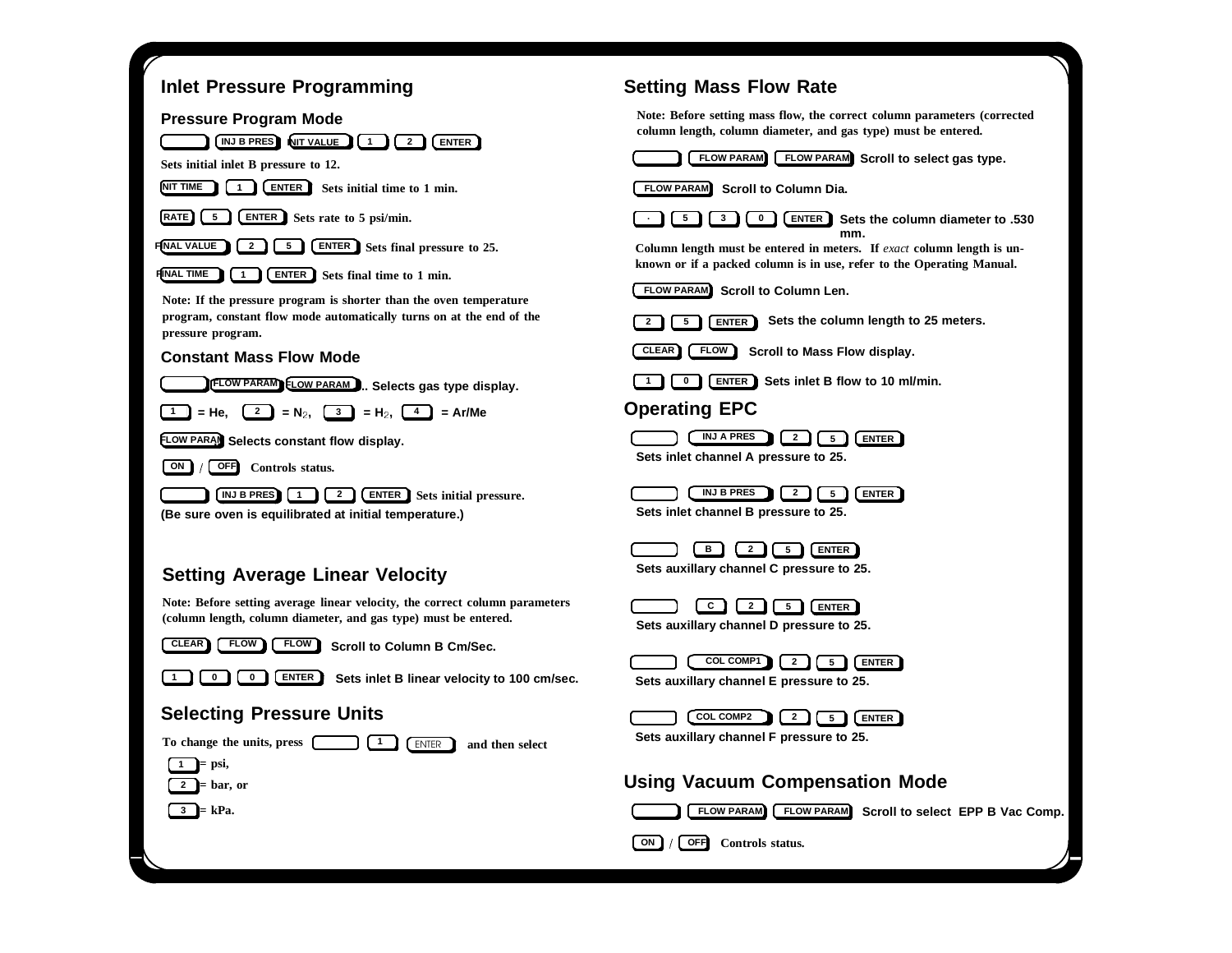| <b>Inlet Temperature Programming</b>                                                                                                                |
|-----------------------------------------------------------------------------------------------------------------------------------------------------|
| <b>Temperature Program Mode</b>                                                                                                                     |
| INJ B TEMP (INIT VALUE)<br><b>6</b> ENTER Sets initial inlet B temp to 90.<br>9                                                                     |
| INIT TIME 1<br><b>ENTER</b> Sets initial time to 1 min.<br>$\mathbf{1}$                                                                             |
| <b>ENTER</b> Sets rate to 5 degrees/min.<br>[RATE] [ 5                                                                                              |
| <b>FINAL VALUE</b> (1<br>J (5<br><b>ENTER</b> Sets final temp to 150.<br>$\pmb{0}$                                                                  |
| <b>ENTER</b> Sets final time to 1 min.<br><b>FINAL TIME</b><br>1                                                                                    |
| Oven Track Mode                                                                                                                                     |
| OVEN TRACK ON Turns final time to 1 min.<br>[INJ B TEMP <b>]</b> ]                                                                                  |
|                                                                                                                                                     |
| <b>Valve Programming</b>                                                                                                                            |
| TABLE (ADD) PURGE / VALVE) [1<br>[ON]<br><b>TIME</b><br><b>ENTER</b><br>$\overline{\mathbf{2}}$<br>Turns on valve 1 at 2 min and adds to timetable. |
| / PREVIOUS  Scrolls to the desired timetable entry.<br>TABLE<br><b>NEXT</b>                                                                         |
| ENTER 1<br>Deleted timetable entry.<br>DELETE)                                                                                                      |
| (Valves automatically return to original state at end of run.)                                                                                      |
| <b>Column Compensation</b>                                                                                                                          |
| COL COMP1<br><b>ENTER</b> Initiates compensation for detector A.<br>A                                                                               |
| COL COMP1<br><b>ENTER</b> Initiates simultaneous compensation for the indicated<br>$\blacksquare$<br>detectors.                                     |
| COL COMP1<br>SIG <sub>1</sub><br>Α<br>Applies compensated signal to the indicated<br>detectors.                                                     |
|                                                                                                                                                     |
|                                                                                                                                                     |
|                                                                                                                                                     |
|                                                                                                                                                     |